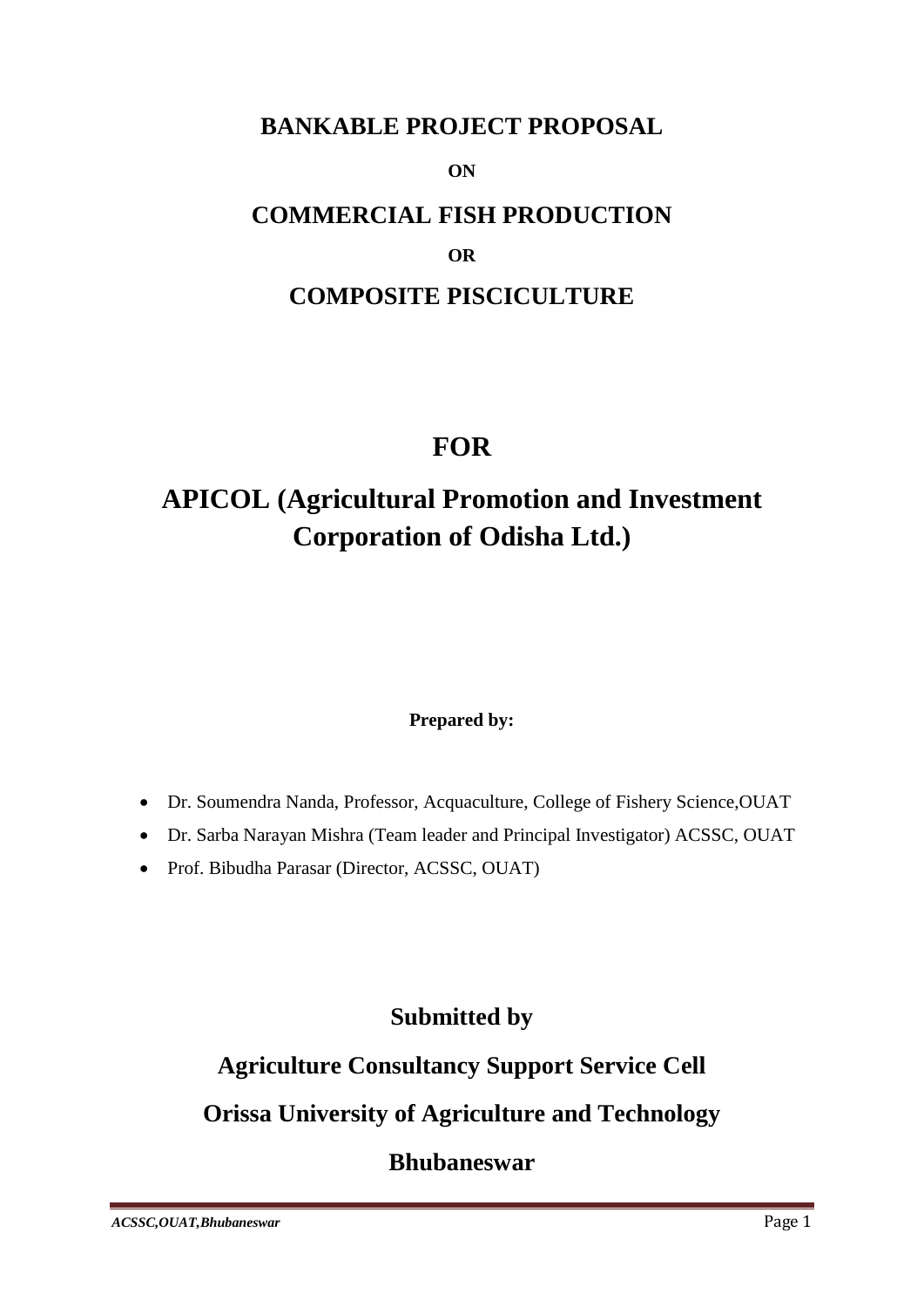#### **BANKABLE PROJECT PROPOSAL**

#### **ON**

#### **COMMERCIAL FISH PRODUCTION or COMPOSITE PISCICULTURE**

#### **Introduction:**

Fish is the cheapest and most easily digestible animal protein caught from the natural sources since immemorial for consumption of human beings. However, due to over exploitation and pollution, the availability of fish in natural waters have declined considerably forcing scientists to adopt various methods to increase its production. Fish farming in controlled or under artificial conditions has become the easier way of increasing the fish production and its availability for consumption. Farmers can easily take up fish culture in village ponds, tanks or any new water body and can improve their financial position substantially. It also creates gainful employment for skilled and unskilled youths. The technology developed for fish culture in which more than one type of compatible fishes are cultured simultaneously is the most advanced and popular in the country. This technology is known as Composite Fish Culture. This technology enables to get maximum fish production from a pond or a tank through utilization of available fish food organisms in all the natural niches, supplemented by artificial feeding. Any perennial fresh water pond/tank retaining water depth of 2 metres can be used for fish culture purpose. However, the minimum level should not fall below one metre.. Even seasonal ponds can also be utilised for short duration fish culture.

#### **Present Scenario:**

The present level of production from the inland aquaculture of Odisha is 1,90,372 MT which is quite low compared to the resource potentials available. The population of Odisha is around 41 million which is growing 1.5% per nnum and about 70% of the population are fish eaters. The rapid population growth is exerting tremandous pressure on the available land for housing, industrial, agriculturala nd infrestructure development. The total fish production of the state was 4.10 lakh tonnes (2012-13) out of which fresh water fish production was 2.61 lakh tonnes. The present level of fish production and productivity is quite insufficient to meet the need of the state. The upgraded and advanced technical knowledge for intensive pisciculture to produce more than 5.0 MT per ha is not disseminated to the fish farmers and bankers of the state. Therefore to create interest and awareness among the fish farmers, entrepreneurs and bankers of the state demonstration and exposure visits are essential.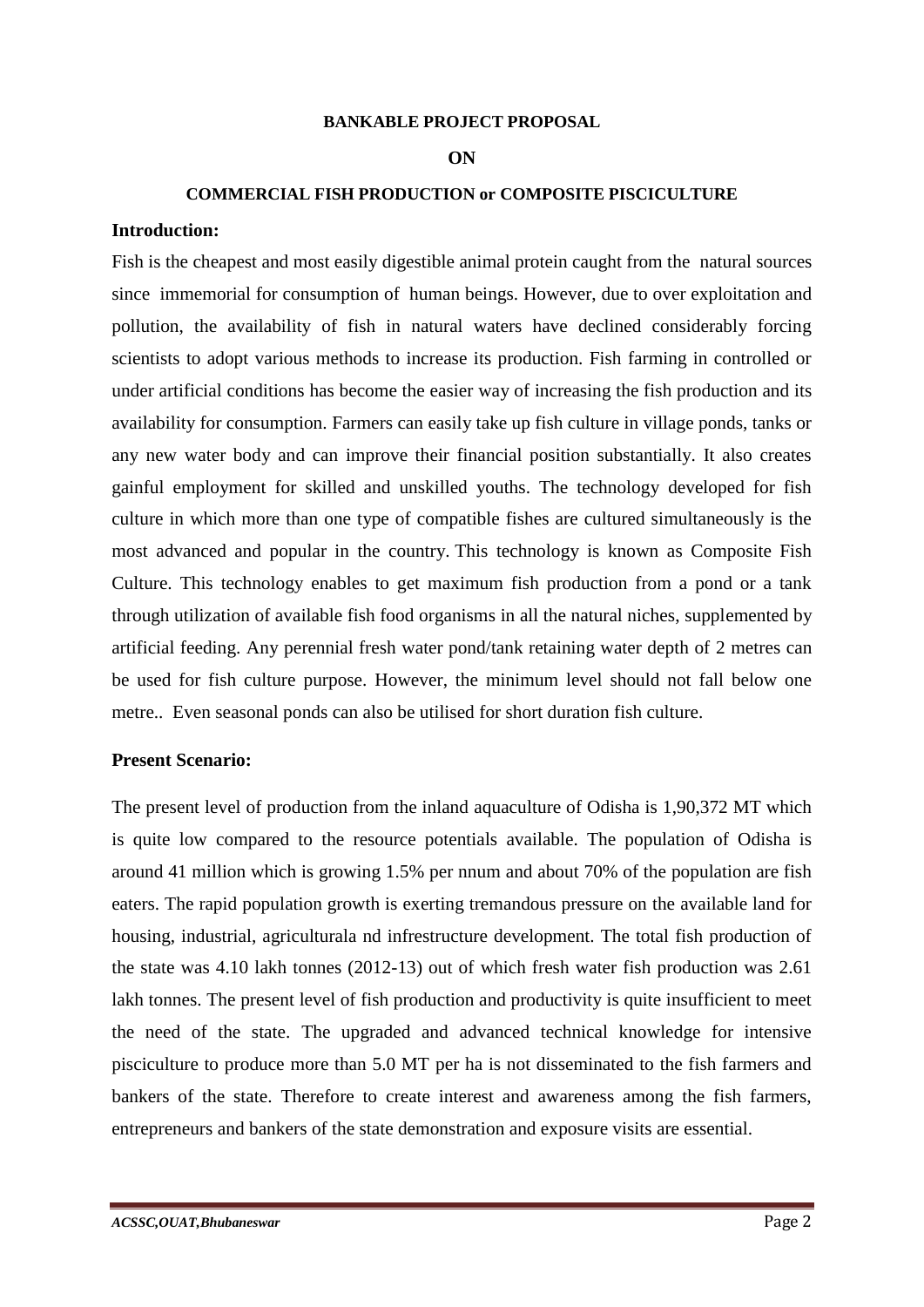Composite fish culture using six varieties of fishes viz; Catla, Rohu, Mrigal , Grass carp, Silver carp and Common carp is generally being practiced by farmers throughout the country, however, taking into consideration the growth rate , consumer preference and seed availability the a farmers in various parts of the country adopt poly culture/ mixed culture of these varieties in varied proportions. The farmers in Andhra Pradesh have developed the technique for intensive fish culture of two varieties of carps viz; Rohu and Mrigal depending on the compatibility, feeding habits and market preference of the fishes. Composite fish culture aims at fuller utilization of pond productivity at different ecological niches by culturing together fast growing compatible species of complementary feeding habits in enemy free ponds under favorable conditions with enough food including supplementing the same. The fish species involved in composite are:

| <b>Species</b>                     | <b>Feeding habit</b> | <b>Feeding niche</b>    |
|------------------------------------|----------------------|-------------------------|
| <b>Indian Major carps</b><br>Catla | Zooplanktophagus     | Surface feeder          |
| Rohu                               | Omnivorous           | Column feeder           |
| Mrigal                             | Detritovorous        | Bottom feeder           |
| <b>Exotic carps</b><br>Silver carp | Phytoplanktophagus   | Surface feeder          |
| Grass carp                         | <b>Herbivorous</b>   | Column & Marginal areas |
| Common carp                        | Omnivorous           | <b>Bottom</b> feeder    |

#### **Technical Parameters:**

#### **a. Soil and water quality management**

The productive pond soil status include loamy or clay loamy bottom free from excessive silt deposition with  $6.5 -7.5$  pH,  $30-50$ mg/100g available nitrogen,  $6.0 -$ 16mg/100g available phosphorus, 1-2% organic carbon.

The productive pond water conditions include light green to turbid brown water colour,  $25-35^{\circ}$  C temperature, 20 ppm turbidity, 7.5-8.6 pH, 75-250 ppm total alkalinity and 5-10 ppm dissolved Oxygen.

If the pond bottom soil is acidic (pH below 6.5) or sodic (pH above 8.5) needs corrective measures for their profitable utilization. Application of quick lime ( CaO ) @ 160-480 kg /Acre depending on soil pH in 3-4 instalments corrects the a acidity of soil where as sodic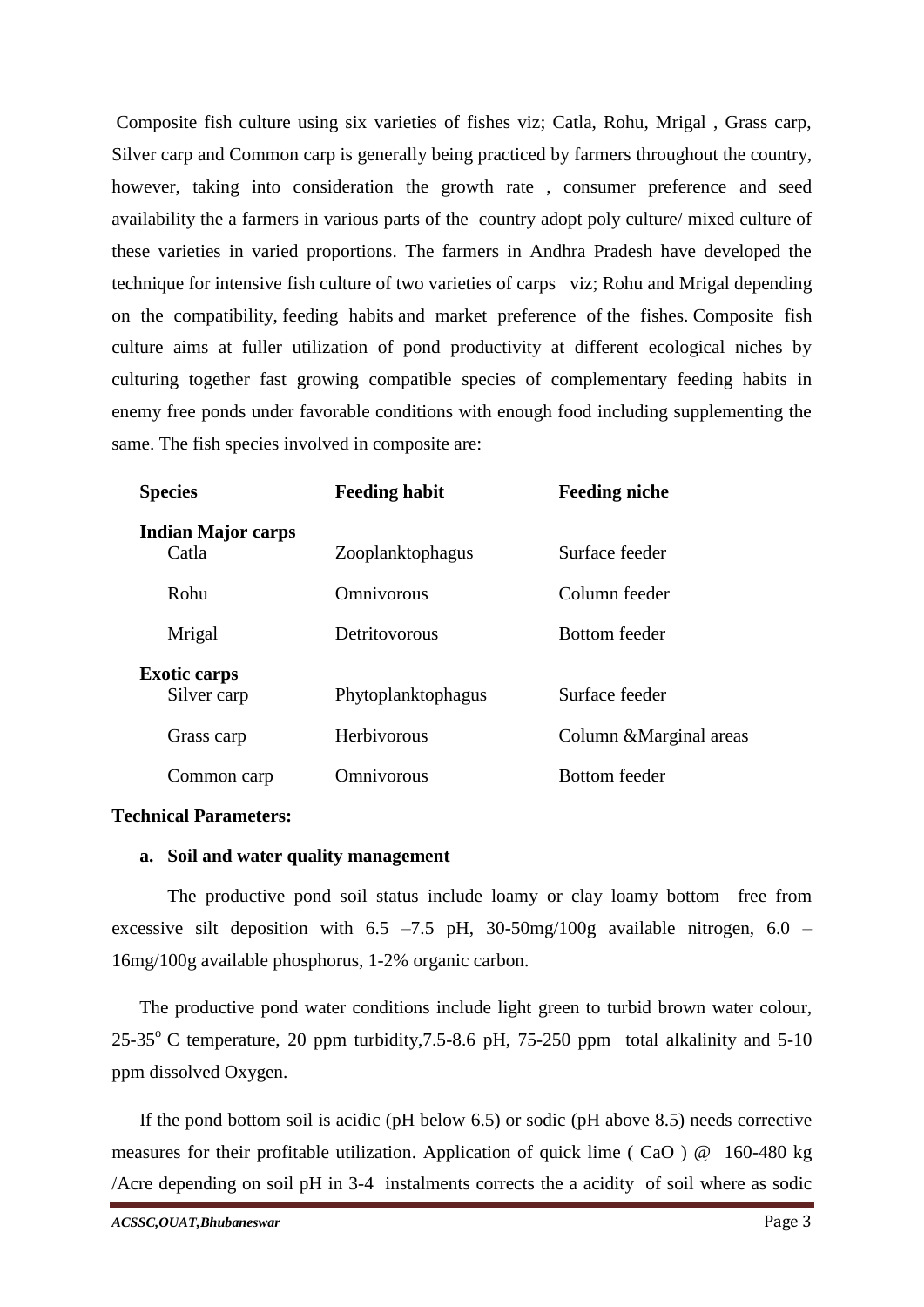soil may be corrected to favorable pH range by applying agricultural gypsum ( $CaSO<sub>4</sub>$   $\frac{1}{2}$ )  $H<sub>2</sub>O$ ) @ 2-2.4 tones/acre in instalments.

#### **b. Control of algal bloom & aquatic weeds**

Due to eutrophication of pond water through application of organic manures, luxuriant growth of algal bloom / aquatic weeds may occur. Application of commercial hydrated CuSO<sub>4</sub>. 5H<sub>2</sub>O at the rate of 0.3 ppm or Simazine / Diuron at the rate of  $0.3 - 0.5$ ppm controls all types of algal blooms. All types of aquatic weeds can be eradicated by using manual labour, which is the cheapest method over using any chemical herbicides. Further, emphasis has to be given on control of submerged aquatic weeds by biological means using herbivorous fishes like grass carp (*Ctenopharyngodon idella*)

#### **c. Predatory and weed fish control**

Sometimes larvae and eggs of weed & predatory fishes are escaped into the pond culture system and grown, established through prolific breeding activities, create nuisance to the system. Mahua oil cake (*Basia latifolia*) containing 4-6% saponin kills unwanted fishers at 1000- 1200 kg /Ac-m in 6-10 hours. The toxicity lasts about 3 weeks. In another method 40kg/Ac-m of urea is applied before 12-18 hours of bleaching powder application @ 100kg/Ac-m. The fishes are killed within 15-20 minutes and toxicity lasts for a week.

#### **d. Productivity improvement**

The inherent productive capacity of the ponds can be enhanced through the application of animal excreta and liming, which in turn results sufficient production of fish food organisms (planktons & benthos) and subsequent growth of fishes . Liming is done @ 240-320 kg/Acre/based on soil & water pH condition in 3-4 installments. If bleaching powder is used as fish toxicant, the first dose of lime is not applied. Depending upon the inherent fertility of the soil live-stock excreta is applied  $@$  10 tones/acre/yr, on 10-11 monthly splitup doses. Initial manuring with organic manure @ 20% of the total requirement is done before 7 days to stocking. If *mahua* oil cake is applied as piscicide the initial manuring may be dispensed with.

#### **e. Species combination and repeated stocking**

The pond is to be stocked with 15-20cm yearlings @ 5000-6000/ha/year. In 3-4 installments keeping 25-30% surface feeders (catla) , 50-60 % column feeders (rohu), 15- 20% bottom feeders (mrigal and common carp). The table-size fishes  $(0.75 -1.0 \text{ kg})$  are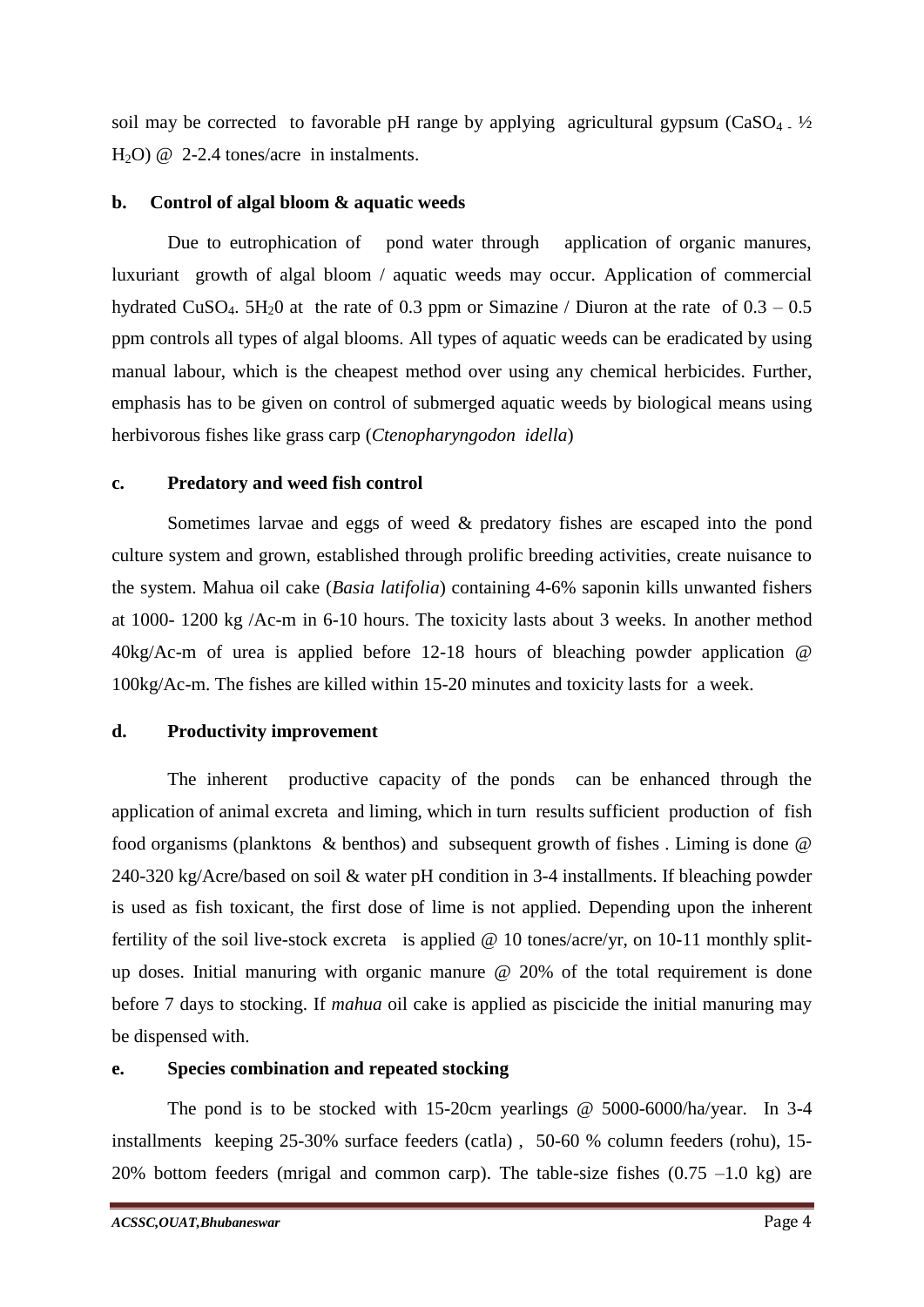skimmed off in 3-4 months interval and the numbers of harvested fish are replenished with yearlings to optimum utilization of the carrying capacity of the pond in a year. Adjacent 4 nos of nursery tanks can be utilized rearing and keeping of yearlings for repeated stocking purpose .

#### **f. Supplementary feeding**

In this culture system, fishes meet their nutritional demand from the grazing and detritus food chain in natural condition. However, artificial feeds like GNOC/MOC and DORB (1:2) are to be fed daily to the fish at the rate of 2-3% of total bio-mass to shoot up their body growth. Grass carps are fed with preferred aquatic vegetation kept in enclosures in selected corners of the pond. Marginal vegetation, land grasses, maize leaves, banana leaves, vegetable refuse cattle fodders like - Napier, Berseem, elephant grass etc. may be used for grass carp feeding.

#### **g. Aeration & water exchange**

One 5 hp. Pumpset is required for emergency aeration through water circulation in the culture pond. Due to continuous dumping of animal excreta and accumulation of fish metabolites, the pond water environment gets spoiled leading to slower growth and disease in fish. Under such circumstances 5 –20% water exchange is required.

#### **h. Periodical Monitoring**

 Fortnightly sampling of fish stock by using a drag net is essential to assess the survival, growth and health of fishes. Each sampling time fish should be given a dip treatment of either 3% common salt or 0.15% malathion or 50 ppm formalin or 3-5 % potassium permanganates for15 seconds as a prophylactic treatment against harmful protozoan or crustacean parasites or fungal infection or bacterial attack respectively.

#### **i. Harvesting**

Under this management practice, table size fishes of 0.75 to 1 kg can be harvested repeatedly in 3-4 months interval and a total fish yield of 3 tonnes /Acre/year can be achieved.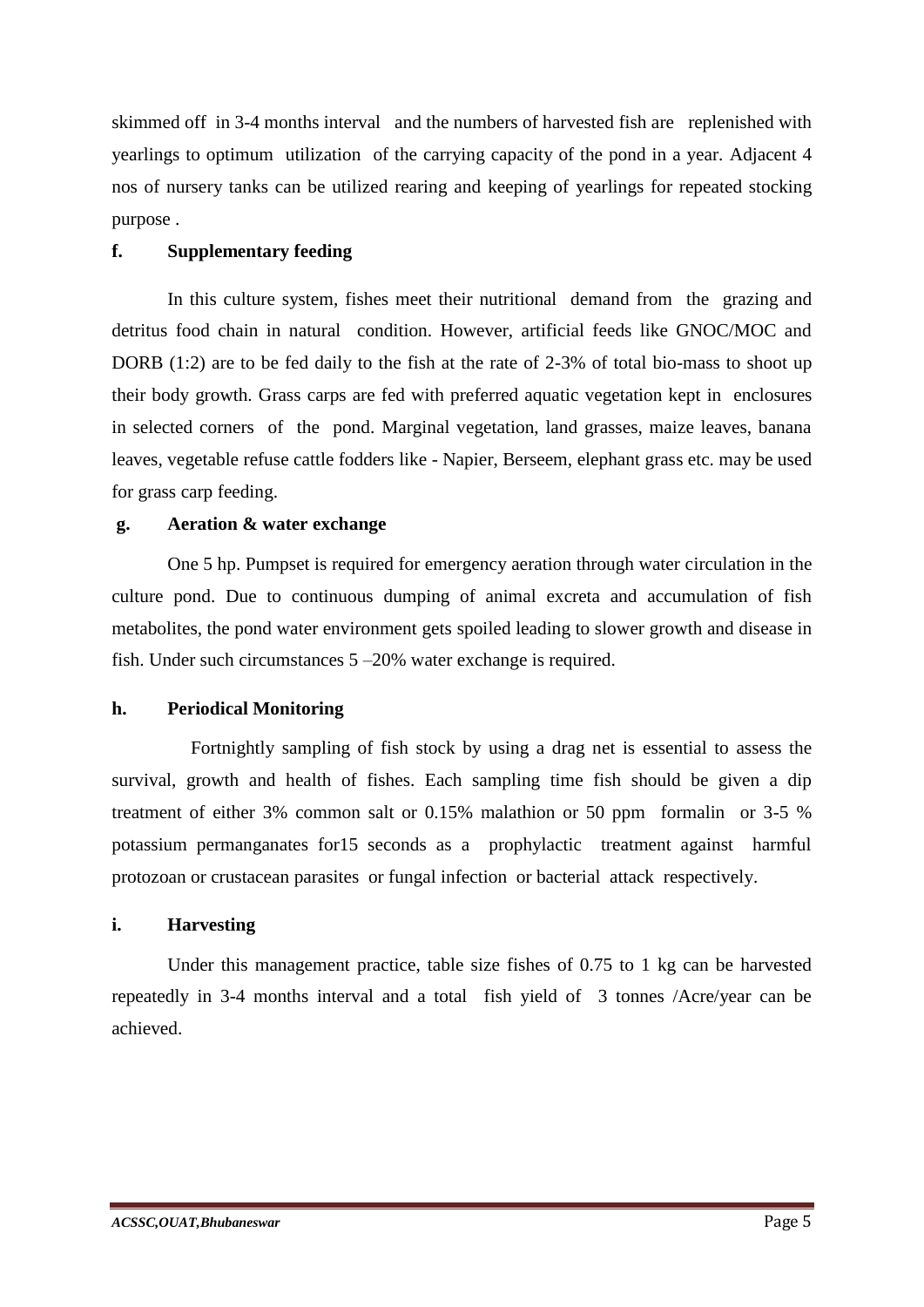#### **TECHNICAL PROGRAMME FOR COMPOSITE PISCICULTURE**

### **1. Water spread area of the tank (in hectare): 1.0 ha WSA**

**A) Operational cost**

| SI.<br>N <sub>0</sub> | <b>Particulars</b>                   | <b>Rate of</b><br><b>Application</b> | <b>Unit Price</b><br>(Rs.) | Quantity<br>required in kg | <b>Total</b><br><b>Amount</b><br>(Rs.) |
|-----------------------|--------------------------------------|--------------------------------------|----------------------------|----------------------------|----------------------------------------|
| 1.                    | <b>Liming and Manuring</b>           |                                      |                            |                            |                                        |
|                       | a) Initial Monthly Liming            | 1000 kg                              | 5.50                       | 1000 kg                    | 5,500.00                               |
|                       | b) Raw cow dung                      | 5000 kg                              | 0.30                       | 5000 kg                    | 1,500.00                               |
|                       | c) Single super phosphate            | $100 \text{ kg}$                     | 6.00                       | $100 \text{ kg}$           | 600.00                                 |
|                       | d) Cal.Ammonium Nitrate              | 100 kg                               | 6.00                       | $100 \text{ kg}$           | 600.00                                 |
|                       |                                      |                                      |                            |                            |                                        |
| 2.                    | Seed – Fingerlings (100 mm<br>above) | 5,500 nos.                           | 5.00                       | 5,500 nos                  | 27,500.00                              |
| 3.                    | Feed                                 |                                      |                            |                            |                                        |
|                       | a) Rice Bran                         | $1,500 \text{ kg}$                   | 10.00                      | $1,500$ kg                 | 15,000.00                              |
|                       | b) GNOC / MOC                        | 1,500 kg                             | 40.00                      | $1,500$ kg                 | 60,000.00                              |
| 4.                    | <b>Miscellaneous</b>                 |                                      |                            |                            |                                        |
|                       | a) Medicines and Chemicals           |                                      |                            |                            | 2,500.00                               |
|                       | (LS)                                 |                                      |                            |                            | 5,000.00                               |
|                       | b) Harvesting Expenses (LS)          |                                      |                            |                            | 2,950.00                               |
|                       | c) Insurance $@$ 2.5% at             |                                      |                            |                            | 3,850.00                               |
|                       | input                                |                                      |                            |                            |                                        |
|                       | d) Misc. Expenses                    |                                      |                            |                            |                                        |
|                       |                                      |                                      |                            | <b>TOTAL</b>               | 1,25,000.00                            |

## **B) ECONOMICS**

| 1.<br>a)                          | Culture period: 11 months                                    | Annual Income from sale of fish 3,000 kg/ha |                                                       |
|-----------------------------------|--------------------------------------------------------------|---------------------------------------------|-------------------------------------------------------|
| b)                                | @ Rs. 90/- per kg<br>Total Income from $2nd$ year onwards    |                                             | Rs. 2,70,000.00<br>Rs. 2,70,000.00                    |
| $\mathbf{C}$                      | Net Income $(B - A)$                                         |                                             |                                                       |
| $\mathbf{i}$<br>$\rm ii)$<br>iii) | Gross Income<br><b>Annual Operational cost</b><br>Net Income |                                             | Rs. 2,70,000.00<br>Rs. 1,25,000.00<br>Rs. 1,45,000.00 |

Repayment Schedule (7 years including  $1<sup>st</sup>$  year as grace period)

| Year            | Loan<br>Amount<br>(Rs.) | <b>Interest</b><br>@ 11% | <b>Total Loan</b><br>(Rs.) | Gross<br>Income(Rs.) | <b>Repayment</b><br>(Rs.) | Out<br>standing<br>(Rs.) | Net profit<br>(Rs.) |
|-----------------|-------------------------|--------------------------|----------------------------|----------------------|---------------------------|--------------------------|---------------------|
| 1 <sup>st</sup> | 4,25,000                | 46,750                   | 4,71,750                   |                      | Grace                     | 4,71,750                 |                     |
| 2 <sup>nd</sup> | 4,71,750                | 51,893                   | 5,23,643                   | 1,45,000             | 1,22,726                  | 4,00,917                 | 22,274              |
| $3^{rd}$        | 4,00,917                | 44,101                   | 4,45,018                   | 1,45,000             | 1,14,934                  | 2,85,983                 | 30,066              |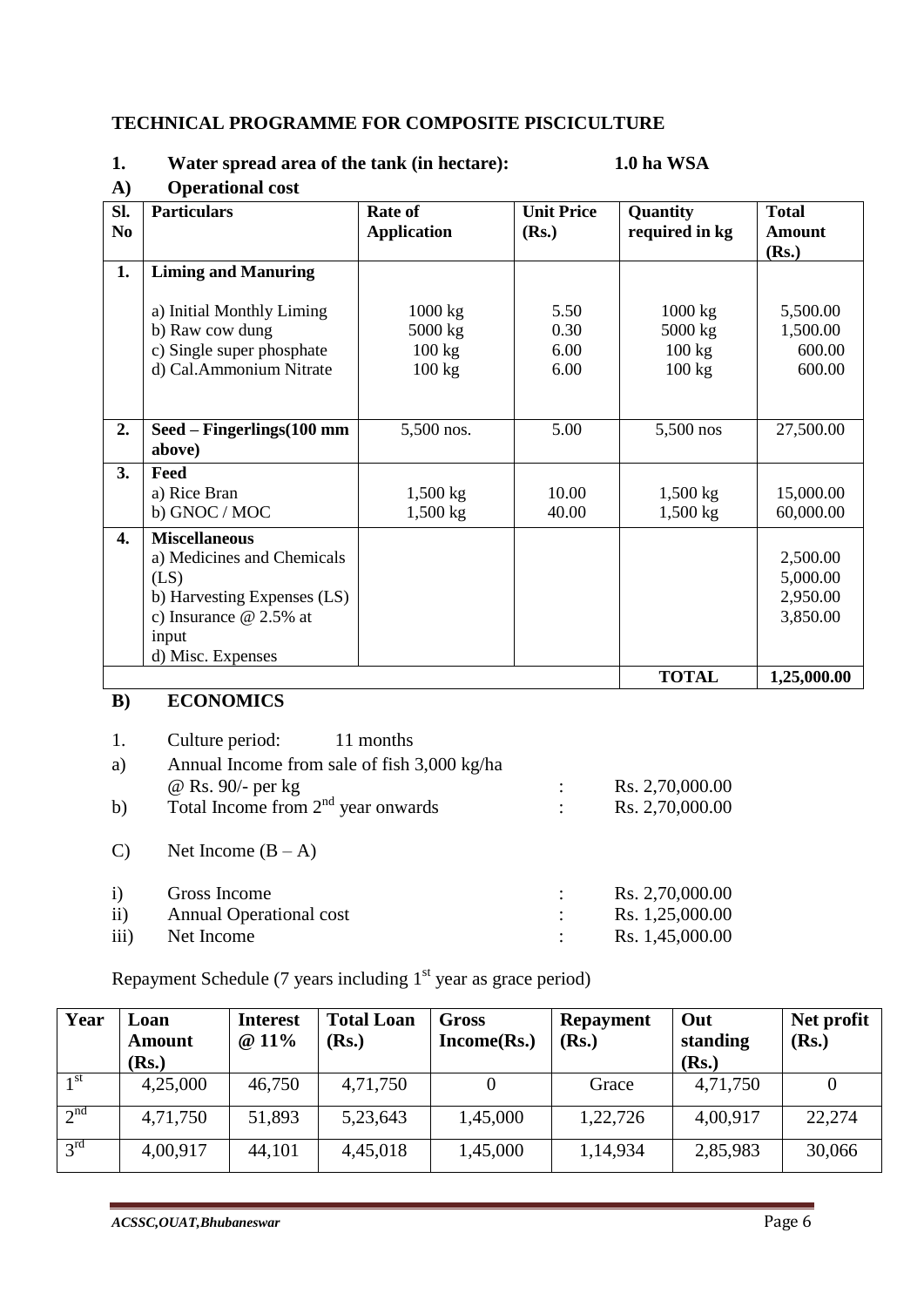| $\Lambda^{\text{th}}$ | 2,85,983 | 31,458 | 3, 17, 441 | 1,45,000 | 1,02,291 | 2, 15, 149 | 42,709 |
|-----------------------|----------|--------|------------|----------|----------|------------|--------|
| $\zeta$ <sup>th</sup> | 2,15,149 | 23,666 | 2,38,816   | 1,45,000 | 94,500   | 1,44,316   | 50,500 |
| $6^{\text{th}}$       | 1,44,316 | 15,875 | 1,60,191   | 1,45,000 | 86,708   | 73,483     | 58,292 |
| $\neg$ th             | 73,483   | 8,083  | 81,566     | 1,45,000 | 81,566   |            | 63,434 |

#### **Calculation of NPV and IRR**

|                       | $\mathbf{1}$   | $\overline{2}$ | 3                | $\overline{4}$ | 5                | 6              | $\overline{7}$ |
|-----------------------|----------------|----------------|------------------|----------------|------------------|----------------|----------------|
| <b>Capital Costs</b>  | 425000         | $\overline{0}$ | $\overline{0}$   | $\overline{0}$ | $\overline{0}$   | $\overline{0}$ | $\theta$       |
| <b>Recurring Cost</b> | 125000         | 130000         | 136000           | 143000         | 149000           | 155000         | 161000         |
| <b>Total Costs</b>    | 550000         | 130000         | 136000<br>143000 |                | 149000           | 155000         | 161000         |
| Benefit               | $\overline{0}$ | 270000         | 290000           | 320000         | 360000           | 420000         | 480000         |
| Net Benefit           | -550000        | 140000         | 154000           | 177000         | 211000<br>265000 |                | 319000         |
|                       |                |                |                  |                |                  |                |                |
| PW Cost @ 15%         | 1091403        |                |                  |                |                  |                |                |
| PW Benefits @         |                |                |                  |                |                  |                |                |
| 15%                   | 1285770        |                |                  |                |                  |                |                |
| <b>NPW</b>            | 194367         |                |                  |                |                  |                |                |
| <b>B.C Ratio</b>      | 1.178089       |                |                  |                |                  |                |                |
| I.R.R $(\% )$         | 32.27          |                |                  |                |                  |                |                |

**BEP**= Fixed cost

------------------------------------

Sale Price - variable or recurring cost

 $= 141.67/48.33 = 2.93$  units

**DSCR** = Net Income or cash accrual + depreciation + Interest expenses

--------------------------------------------------------------------------

Principal repayment + Interest repayment

 $= 19.17/8.16 = 2.35$ 

## **Conclusion:**

 From the above analysis, it can be concluded that the project on commercial fish production is profitable and financially feasible.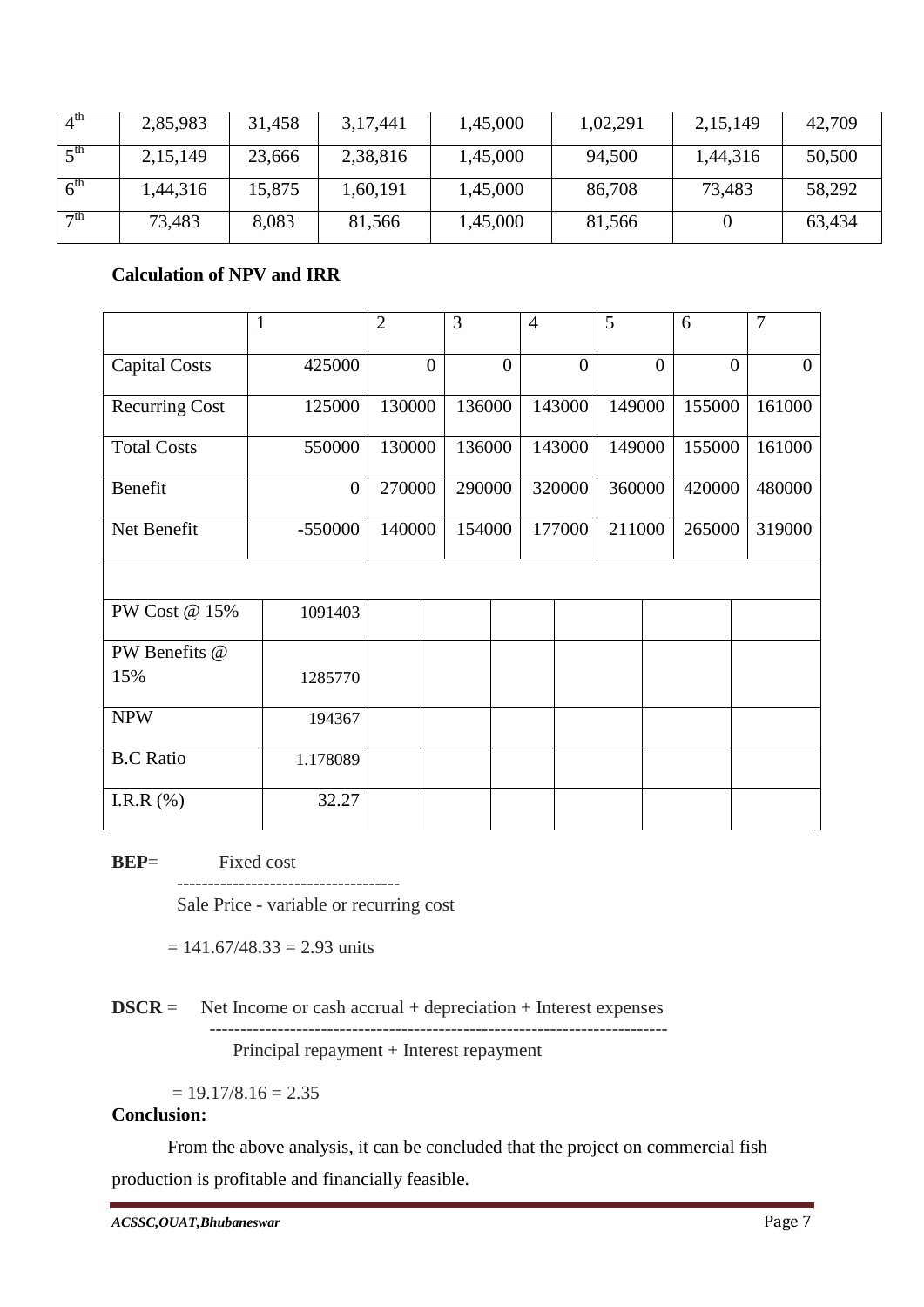#### **APPENDIX:**

#### **Detailed estimate for Excavation of New Pisciculture Pvt. Tank.**

|                            |                                                                                                                                                                                                                                                                                        |         |             |                          | <b>SIZE OF TANK</b> |                |                          |                          |                                                                                               |                |      |
|----------------------------|----------------------------------------------------------------------------------------------------------------------------------------------------------------------------------------------------------------------------------------------------------------------------------------|---------|-------------|--------------------------|---------------------|----------------|--------------------------|--------------------------|-----------------------------------------------------------------------------------------------|----------------|------|
| Area of the tank overall - |                                                                                                                                                                                                                                                                                        |         |             |                          | 1.0                 | Ha.            | Length                   |                          | 120                                                                                           | <b>Breadth</b> | 120  |
|                            | Depth of the tank proposed -                                                                                                                                                                                                                                                           |         |             |                          | 1.5                 |                |                          |                          | WSA-                                                                                          | 1.00           | Ha.  |
| A.                         | Earth work in ordinary soil within 50 mt. initial lead and one extra lift of 1.5 mt. over initial<br>lift including rough dressing and breaking the clods minimum 5 cm. to 7 cm. size and laying<br>in layers not exceeding 0.3 mt. in depth or as directed by the Engineer-in-charge. |         |             |                          |                     |                |                          |                          |                                                                                               |                |      |
|                            | 95                                                                                                                                                                                                                                                                                     | 95      | 0.30        |                          |                     |                |                          |                          |                                                                                               | 2707.5         |      |
|                            | 90                                                                                                                                                                                                                                                                                     | 90      | 0.30        |                          |                     |                |                          |                          |                                                                                               | 2430.0         |      |
|                            | 85                                                                                                                                                                                                                                                                                     | 85      | 0.30        |                          |                     |                |                          |                          |                                                                                               | 2167.5         |      |
|                            | 80                                                                                                                                                                                                                                                                                     | 80      | 0.30        |                          |                     |                |                          |                          |                                                                                               | 1920           |      |
|                            | 75                                                                                                                                                                                                                                                                                     | 75      | 0.30        |                          |                     |                |                          |                          |                                                                                               | 1687.5         |      |
|                            |                                                                                                                                                                                                                                                                                        |         |             |                          |                     |                |                          |                          |                                                                                               | 10912.5        | cum. |
|                            |                                                                                                                                                                                                                                                                                        |         |             |                          |                     |                |                          |                          | Rs.                                                                                           | 272813         |      |
| C.                         | including cost of all and complete<br>Qty. 1/3rd of items no. A<br>or say $\dots$<br>including 5 extra lead over the basic rate $\&$ cost of all and complete as per the<br>direction of the Engineer-in-charge.                                                                       | 3637.5  |             | 10912.5                  |                     | cum.           | cum @ Rs. 6.33/- per cum |                          | Rs.<br>Fine dressing and turfing of pond embankment with initial lead 50m & 1.5m initial lift | 23047          |      |
|                            | Quantity-                                                                                                                                                                                                                                                                              |         |             |                          |                     |                |                          |                          |                                                                                               |                |      |
|                            |                                                                                                                                                                                                                                                                                        | $1X2$ [ | $120 + 120$ | $\overline{\phantom{a}}$ |                     | X              | 4.5                      | $\equiv$                 | 2160.0                                                                                        | cum.           |      |
|                            |                                                                                                                                                                                                                                                                                        | $1X2$ [ | $102 + 102$ | $\mathbf{1}$             |                     | X              | 4.5                      | $=$<br>$=$               | 1836.0<br>3996.0                                                                              | cum.<br>cum    |      |
|                            | Deduct 12.5% towards Contractor's profit (-)<br>Misc. Expenditure.                                                                                                                                                                                                                     |         |             |                          | L.S<br><b>Total</b> | $\ddot{\cdot}$ |                          | Rs.<br>Rs.<br>Rs.<br>Rs. | 29886<br>40718<br>14972<br>300000                                                             |                |      |
|                            |                                                                                                                                                                                                                                                                                        |         | (Rupees     | Three lakh ) only        |                     |                |                          |                          |                                                                                               |                |      |